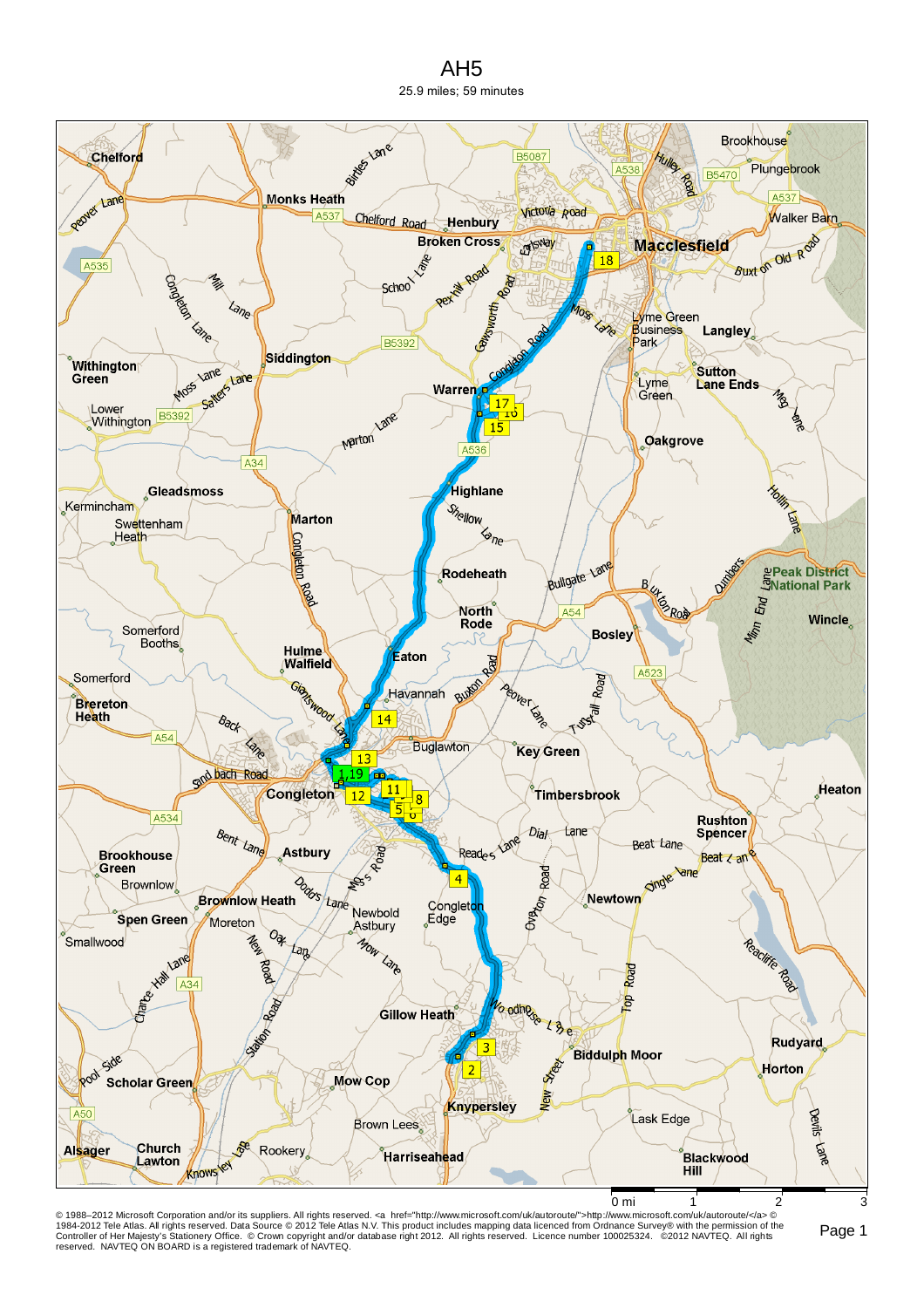

09:00 0.0 mi Depart Congleton on A54 [Rood Hill] (South-East) for 0.2 mi



09:00 0.2 mi At roundabout, take the SECOND exit onto A54 [Mountbatten Way] for 0.3 mi towards A54



09:01 0.5 mi At roundabout, take the SECOND exit onto A527 [Mountbatten Way] for 3.8 mi towards A527 / Biddulph / Train **Station** 



09:10 4.3 mi At roundabout, take the SECOND exit onto A527 for 0.5 mi



09:11 4.8 mi At roundabout, take the FIRST exit onto Wharf Road for 142 yds



09:12 4.9 mi At 2 Wharf Rd, Biddulph, Stoke-on-Trent ST8 6, return West on Wharf Road for 120 yds



09:12 5.0 mi At roundabout, take the THIRD exit onto A527 for 0.4 mi



09:13 5.4 mi At A527, Biddulph, Stoke-on-Trent ST8 6, stay on A527 (East) for 0.1 mi



09:13 5.5 mi At roundabout, take the FIRST exit onto A527 [Congleton Road] for 2.3 mi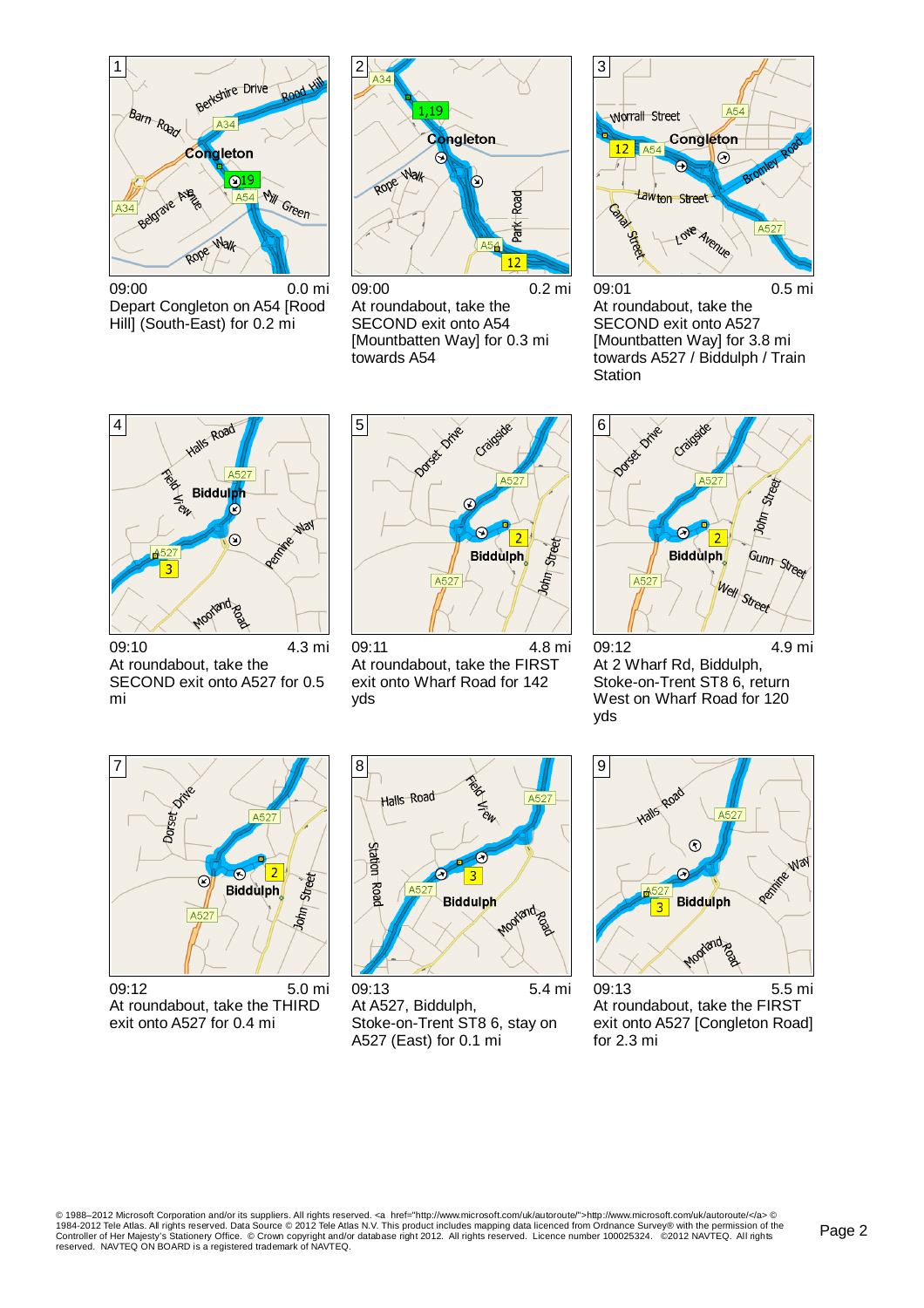

09:18 7.9 mi At Biddulph Rd, Congleton CW12 3, stay on A527 [Biddulph Road] (North-West) for 1.1 mi



09:21 9.0 mi Turn RIGHT (North) onto Highcroft Avenue for 0.1 mi



09:22 9.1 mi At 4 Highcroft Ave, Congleton CW12 3, turn RIGHT (East) onto Edinburgh Road for 0.2 mi



09:23 9.3 mi At 95 Edinburgh Rd, Congleton CW12 3, stay on Edinburgh Road (East) for 76 yds



09:23 9.3 mi Turn LEFT (North) onto Woolston Avenue for 0.1 mi



09:24 9.4 mi At 93 Woolston Ave, Congleton CW12 3, turn RIGHT (North-East) onto Burns Road for 0.1 mi



09:24 9.6 mi At 28 Burns Rd, Congleton CW12 3, stay on Burns Road (North-West) for 109 yds



09:24 9.6 mi Keep STRAIGHT onto Fern Crescent for 0.1 mi



09:25 9.8 mi Turn LEFT (West) onto Coronation Road for 43 yds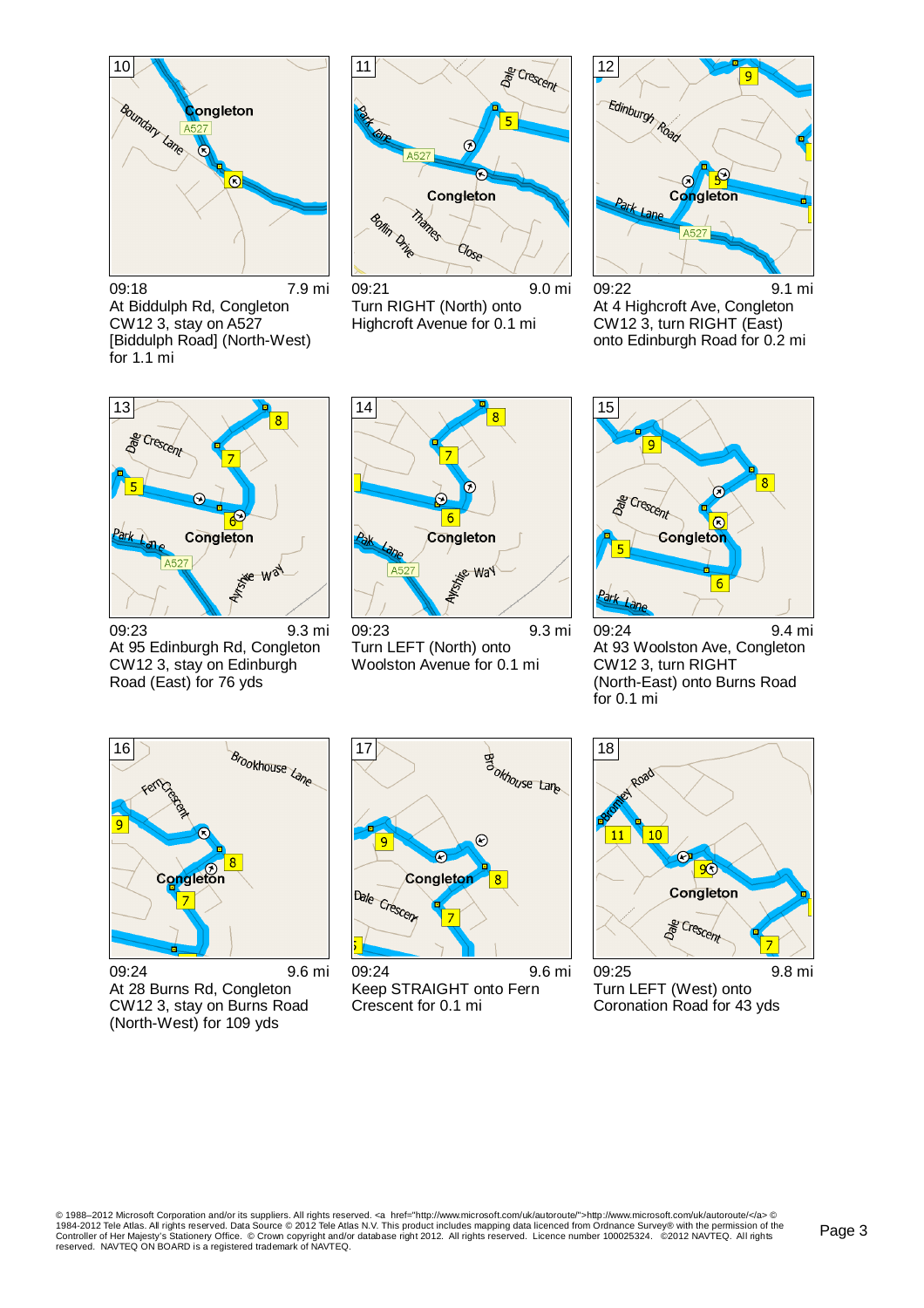

20 Road 11  $\frac{1}{2}$  $\overline{a}$ Edinburgh Read Congleton **S** Crescent

09:25 9.8 mi At 59 Coronation Rd, Congleton CW12 3, stay on Coronation Road (West) for 54 yds

09:26 9.8 mi Turn RIGHT (North) onto Borough Road for 153 yds



09:26 9.9 mi At 18 Borough Rd, Congleton CW12 3, stay on Borough Road (North-West) for 76 yds



09:26 9.9 mi Turn LEFT (South-West) onto Bromley Road for 87 yds



09:27 10.0 mi At 104 Bromley Rd, Congleton CW12 1, stay on Bromley Road (South-West) for 0.3 mi



09:28 10.3 mi Turn RIGHT (North-West) onto A527 [Mountbatten Way] for 65 yds



09:29 10.3 mi At roundabout, take the FIRST exit onto A54 [Mountbatten Way] for 0.2 mi towards A54 / (M6) / (A534) / (A34) / Newcastle / Nantwich



09:29 10.5 mi At A54, Congleton CW12 1, stay on A54 [Mountbatten Way] (North-West) for 0.4 mi



09:30 10.9 mi Turn RIGHT (North-East) onto A34 [Rood Hill] for 0.3 mi towards A34 / (A536) / Macclesfield / Manchester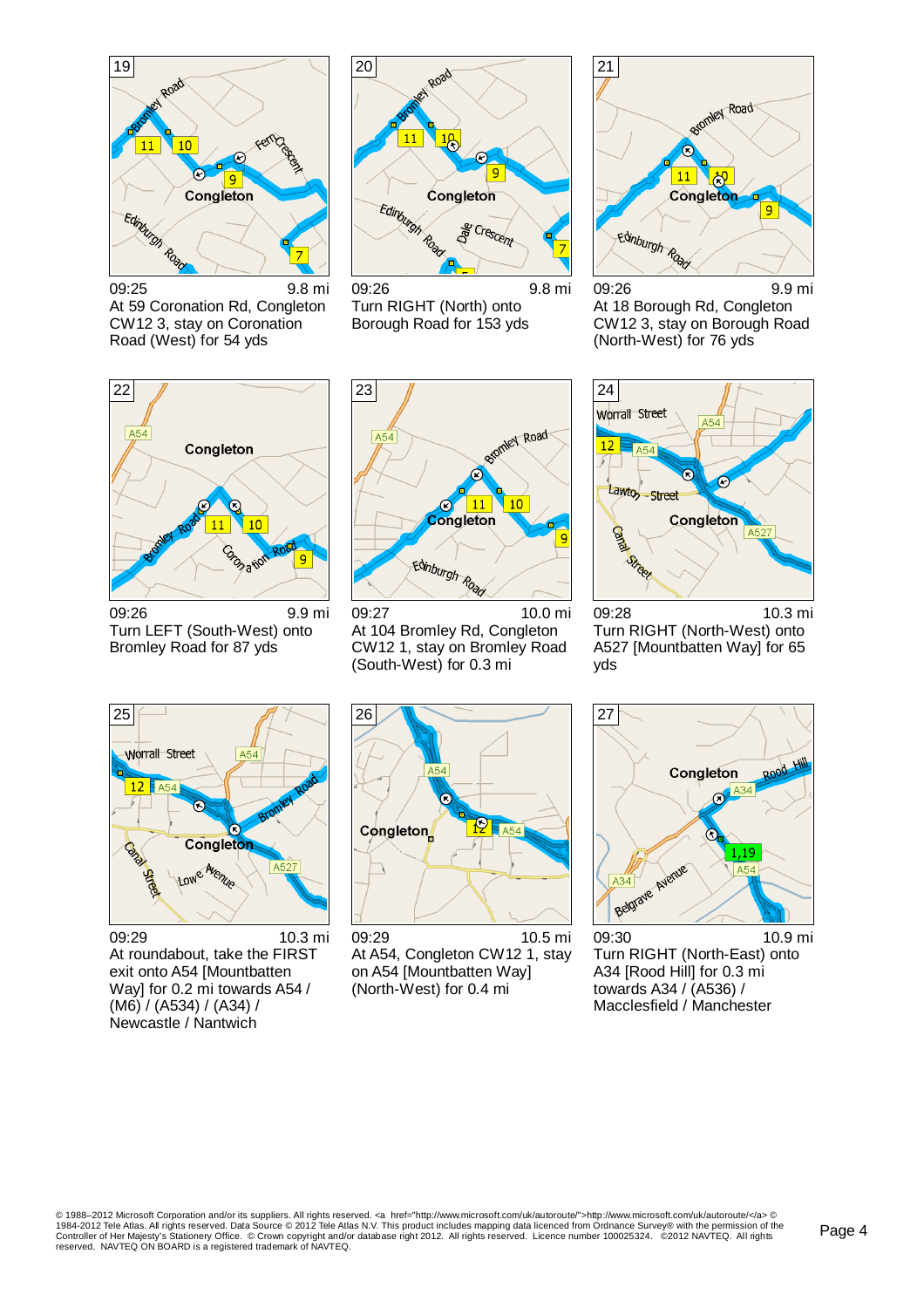

09:31 11.2 mi At Rood Hill, Congleton CW12 1, stay on A34 [Rood Hill] (North-East) for 0.3 mi



09:32 11.5 mi Take Local road(s) (RIGHT) onto A34 for 87 yds



09:32 11.5 mi Keep LEFT onto A536 [Macclesfield Road] for 0.3 mi



09:32 11.8 mi At A536, Congleton CW12 1, stay on A536 [Macclesfield Road] (North) for 4.0 mi



09:38 15.7 mi Turn RIGHT (East) onto Maggoty Lane for 43 yds



09:38 15.8 mi At Maggotty Lane, Warren, Macclesfield SK11 9, stay on Maggoty Lane (East) for 0.2 mi



09:38 15.9 mi Road name changes to Wardle Crescent for 0.1 mi



09:39 16.1 mi Turn LEFT (North-West) onto Woodhouse Lane for 164 yds



09:40 16.1 mi At 2 Woodhouse Lane, Warren, Macclesfield SK11 9, stay on Woodhouse Lane (West) for 174 yds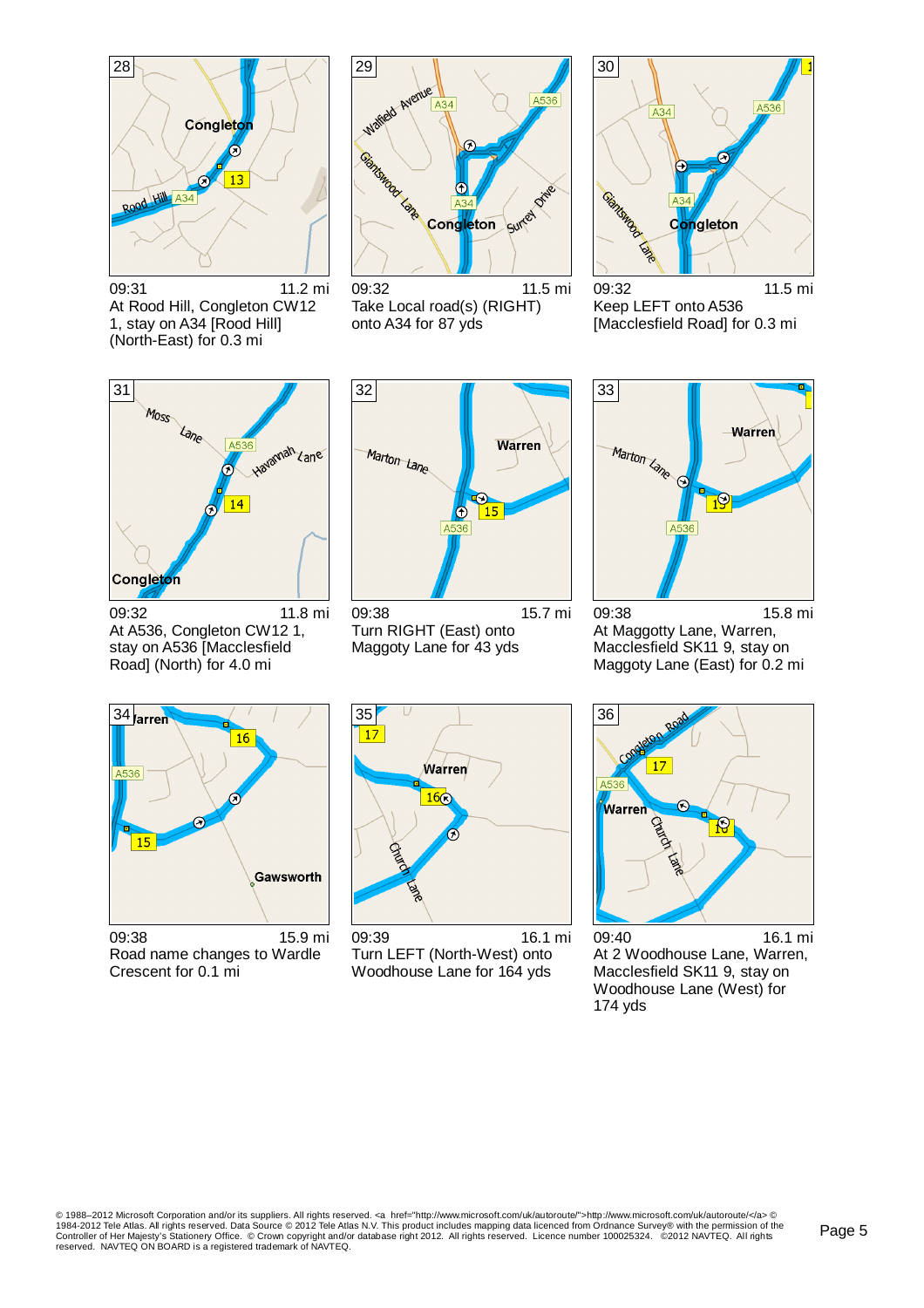

09:40 16.2 mi Bear RIGHT (North-West) onto Church Lane, then immediately turn RIGHT (North-East) onto A536 [Congleton Road] for 0.1 mi



09:41 16.4 mi At Congleton Rd, Warren, Macclesfield SK11 9, stay on A536 [Congleton Road] (North-East) for 1.8 mi



09:45 18.2 mi Bear LEFT (North) onto B5088 [Oxford Road] for 0.4 mi



09:46 18.5 mi At 89 Oxford Rd, Macclesfield SK11 8, return South-West on B5088 [Oxford Road] for 0.4 mi



09:47 18.9 mi Bear RIGHT (South) onto A536 [Congleton Road] for 6.4 mi



09:57 25.3 mi Road name changes to A34 [Macclesfield Road] for 0.6 mi



09:59 25.8 mi Turn LEFT (South) onto A54 [Rood Hill] for 98 yds towards A34 / (M6) / (A534) / (A54) / Holmes Chapel / Nantwich / Newcastle



Arrive Congleton

| Route summary                            |              |  |  |
|------------------------------------------|--------------|--|--|
| Total journey cost                       | £4.79        |  |  |
| Driving distance                         | l 25.9 miles |  |  |
| Trip duration                            | 159 minutes  |  |  |
| Driving time                             | 159 minutes  |  |  |
| Crow's flight distance between all stops | 22.8 miles   |  |  |

© 1988–2012 Microsoft Corporation and/or its suppliers. All rights reserved. ⊲a href="http://www.microsoft.com/uk/autoroute">http://www.microsoft.com/uk/autoroute/⊲a> ©<br>1984-2012 Tele Atlas. All rights reserved. Data Sour reserved. NAVTEQ ON BOARD is a registered trademark of NAVTEQ.